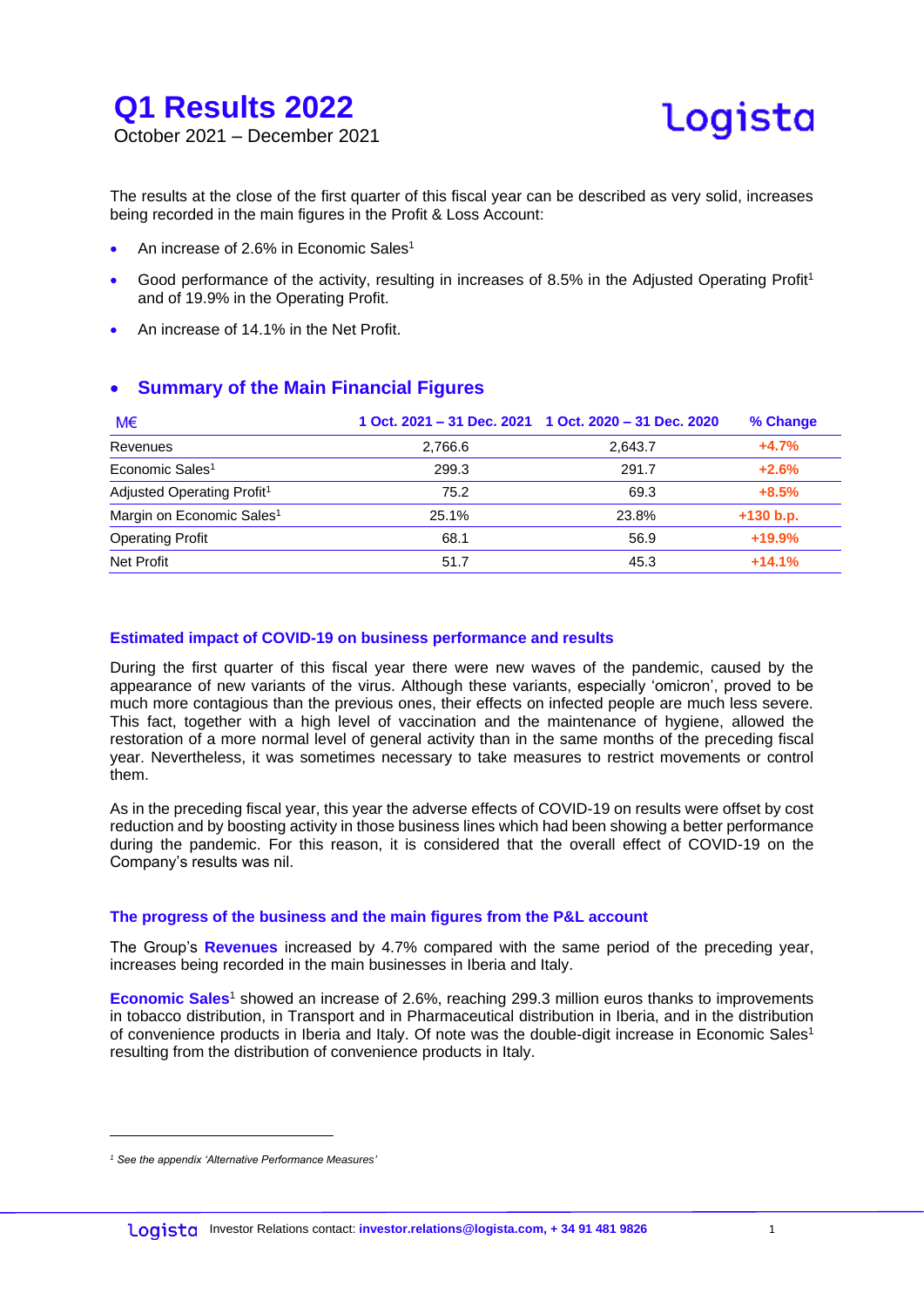Our business model and the cost containment measures habitually taken in the Group restricted the increase in operating costs<sup>1</sup> to 0.8%, a much smaller increase than that recorded for Economic Sales<sup>1</sup>, in spite of the inflationary trends observed during the quarter.

The Adjusted Operating Profit<sup>1</sup> reached 75.2 million euros, which was 8.5% higher than last year's figure. The Adjusted Operating Profit margin on Economic Sales<sup>1</sup> was 25.1%, against the 23.8% obtained in the first quarter of the 2021 fiscal year.

The net positive impact on results caused by the changes in the valuation of inventories due to the movements in taxes and tobacco prices during the quarter was of approximately +1 million euros, whereas in the same period of the 2021 fiscal year that impact was of about -5 million euros.

The costs of restructuring<sup>1</sup> were of the same order as in the first quarter of the preceding fiscal year, reaching 1.7 million euros.

In this first quarter, capital gains of 6.1 million euros were generated, against those worth 1.1 million euros that were generated in the same period of the preceding fiscal year. These capital gains resulted from the sale of two warehouses in Spain.

The **Operating Profit** increased by 19.9% and reached 68.1 million euros.

The **Financial Results** decreased significantly, mainly because of the receipt, during the first quarter of the 2021 fiscal year, of the interest generated on the excessive advance payments of corporation tax in Spain in fiscal years 2017 and 2018, in accordance with a ruling of the Constitutional Court. In the first quarter of the current fiscal year, the **Financial Results** amounted to 3.9 million euros, compared with 7.9 million euros in the same period of the preceding fiscal year.

The effective tax rate remained almost completely stable and was 26.8% in the first three months of this fiscal year, and 26.9% in the first quarter of the 2021 fiscal year.

The net result obtained from the continuing operations increased by 11.4%, reaching 52.7 million euros, and the net result from discontinued operations was -1.1 million euros, compared with the -1.8 million euros recorded in the first quarter of the preceding fiscal year.

As a result of all of the foregoing, the **Net Profit** increased by 14.1%, to 51.7 million euros.

#### *CLARIFYING NOTE ABOUT THE COMPARABILITY OF DIFFERENT FISCAL YEARS*

*At the close of the 2021 fiscal year, there were some changes in the Group's financial reporting which affected the comparability of different fiscal years, with the result that the figures reported during that fiscal year have been re-expressed so as to ensure comparability. The changes consist of considering the Supergroup subsidiary (previously in the sub-segment 'Other Businesses France') as an asset available for sale, the separate reporting of the business of Logista Pharma (currently in the subsegment 'Pharmaceutical Distribution Iberia', but previously part of 'Other Businesses Iberia') and the inclusion of business in Poland in the sub-segment 'Tobacco and Related Products Iberia' (it was previously in the segment 'Corporate and Other'). Finally, the segment 'Corporate and Other' disappears, and the corporate expenses are apportioned among the other three segments.*

<sup>1</sup> *<sup>1</sup> See the appendix 'Alternative Performance Measures'*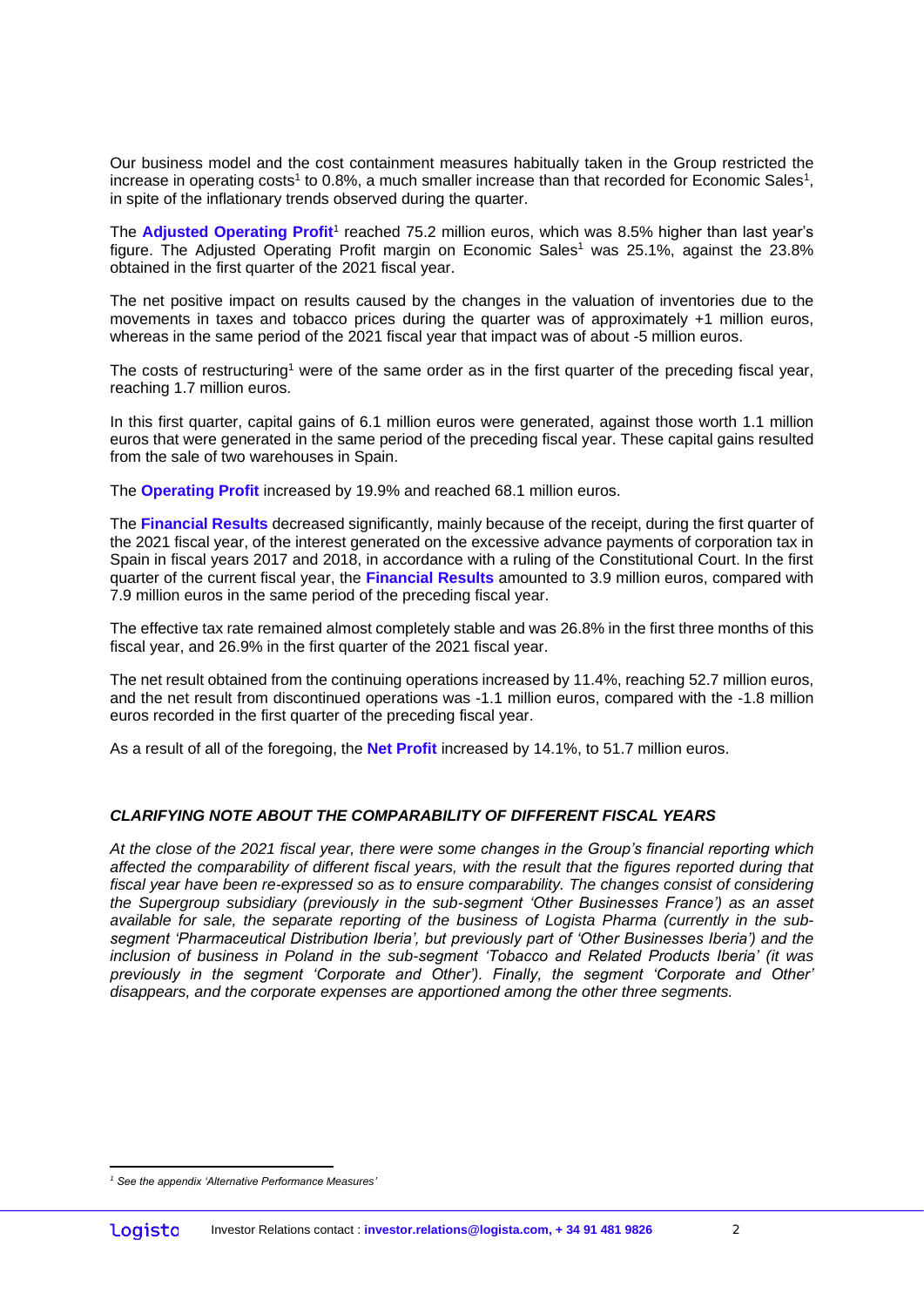#### **Changes in Revenues (by segment and activity)**

| M€                                  | 1 Oct. 2021 - 31 Dec. 2021 | 1 Oct. 2020 - 31 Dec. 2020 | % Change     |
|-------------------------------------|----------------------------|----------------------------|--------------|
| <b>Iberia</b>                       | 890.5                      | 802.4                      | <b>11.0%</b> |
| <b>Tobacco and Related Products</b> | 767.8                      | 687.0                      | 11.7%        |
| Transport                           | 110.4                      | 105.0                      | 5.2%         |
| Pharmaceutical distribution         | 51.3                       | 44.6                       | 15.2%        |
| <b>Other Businesses</b>             | 4.4                        | 4.4                        | (1.8)%       |
| Adjustments                         | (43.4)                     | (38.6)                     | $(12.2)\%$   |
| <b>France</b>                       | 928.8                      | 1,011.4                    | (8.2)%       |
| <b>Tobacco and Related Products</b> | 928.8                      | 1,011.4                    | (8.2)%       |
| <b>Italy</b>                        | 959.6                      | 840.6                      | 14.2%        |
| Tobacco and Related Products        | 959.6                      | 840.6                      | 14.2%        |
| <b>Adjustments</b>                  | (12.2)                     | (10.6)                     | $(15.3)\%$   |
| <b>Total Revenues</b>               | 2,766.6                    | 2,643.7                    | 4.7%         |

#### **Changes in Economic Sales<sup>1</sup> (by segment and activity)**

| M€                                      | 1 Oct. 2021 - 31 Dec. 2021 | 1 Oct. 2020 - 31 Dec. 2020 | % Change  |
|-----------------------------------------|----------------------------|----------------------------|-----------|
| <b>Iberia</b>                           | 172.0                      | 161.4                      | 6.6%      |
| <b>Tobacco and Related Products</b>     | 83.1                       | 74.3                       | 11.9%     |
| Transport                               | 78.3                       | 77.0                       | 1.7%      |
| Pharmaceutical distribution             | 21.9                       | 20.7                       | 5.7%      |
| <b>Other Businesses</b>                 | 4.2                        | 4.2                        | (0.9)%    |
| Adjustments                             | (15.5)                     | (14.8)                     | (4.8)%    |
| <b>France</b>                           | 54.3                       | 56.4                       | $(3.6)\%$ |
| <b>Tobacco and Related Products</b>     | 54.3                       | 56.4                       | $(3.6)\%$ |
| <b>Italy</b>                            | 74.1                       | 75.2                       | $(1.5)\%$ |
| <b>Tobacco and Related Products</b>     | 74.1                       | 75.2                       | (1.5)%    |
| <b>Adjustments</b>                      | (1.1)                      | (1.3)                      | 12.3%     |
| <b>Total Economic Sales<sup>1</sup></b> | 299.3                      | 291.7                      | 2.6%      |

<sup>1</sup> *<sup>1</sup> See the appendix 'Alternative Performance Measures'*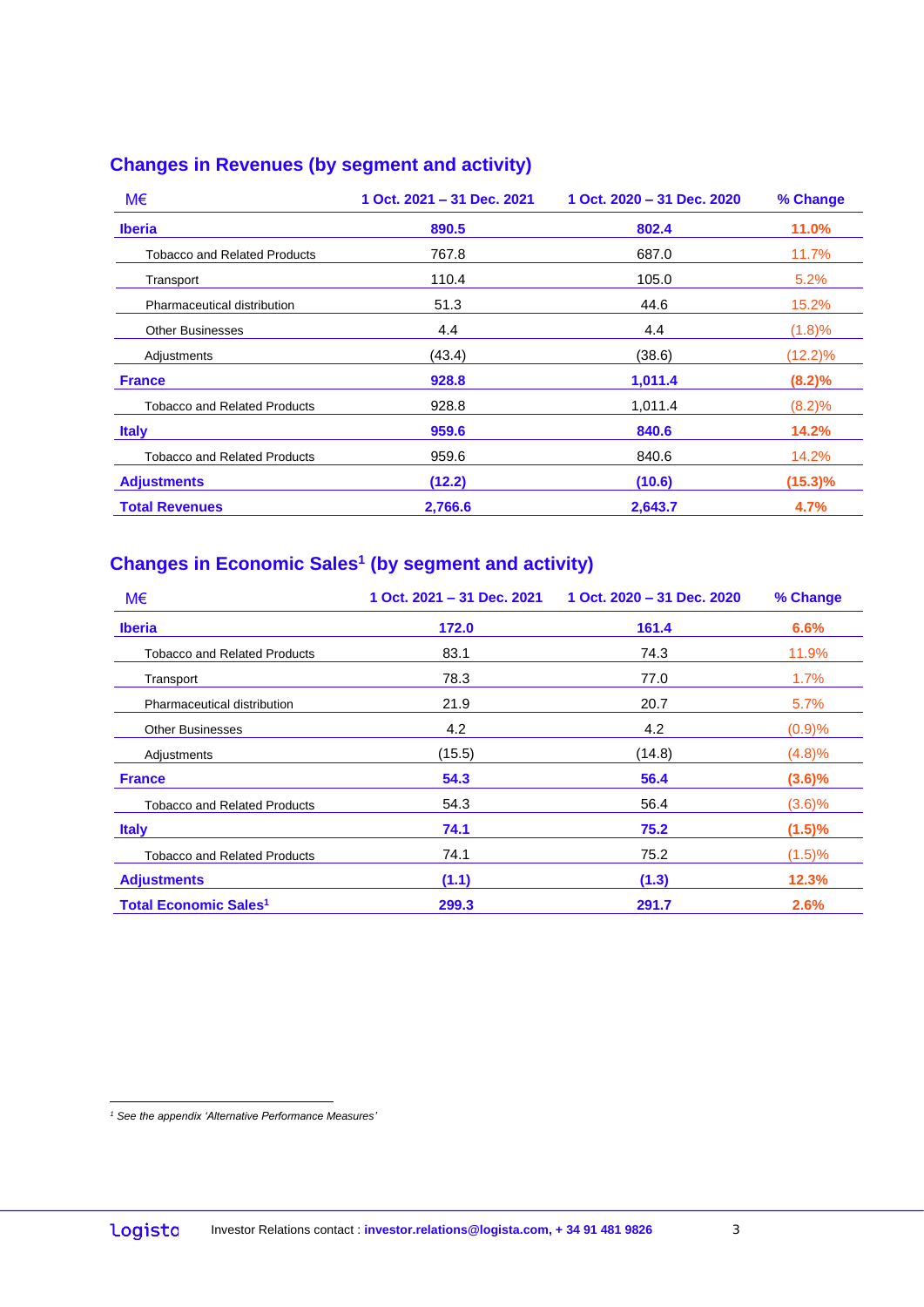#### **Changes in Adjusted EBIT<sup>1</sup> (by segment)**

| M€                          | 1 Oct. 2021 - 31 Dec. 2021 | 1 Oct. 2020 - 31 Dec. 2020 | % Change   |
|-----------------------------|----------------------------|----------------------------|------------|
| <b>Iberia</b>               | 43.4                       | 34.8                       | 24.7%      |
| <b>France</b>               | 11.9                       | 13.9                       | $(14.4)\%$ |
| Italy                       | 19.8                       | 20.5                       | $(3.4)\%$  |
| <b>Total Adjusted EBIT1</b> | 75.2                       | 69.3                       | 8.5%       |

*Adjusted Operating Profit*<sup>1</sup> *(or, without distinction, Adjusted EBIT*<sup>1</sup> *) is the principal indicator used by the Group's Management to analyse and measure the progress of the business. Basically, this indicator is calculated by deducting from the Operating Profit all those expenses that are not directly linked to the revenue obtained by the Group in each period, which facilitates the analysis of the changes in the Group's operating expenses*<sup>1</sup> *and typical margins. The following table shows the reconciliation between Adjusted Operating Profit*1 *and Operating Profit at the close of the first quarters of the 2022 and 2021 fiscal years:*

| M€                                        | 1 Oct. 2021 - 31 Dec. 2021 | 1 Oct. 2020 - 31 Dec. 2020 |
|-------------------------------------------|----------------------------|----------------------------|
| <b>Adjusted Operating Profit1</b>         | 75.2                       | 69.3                       |
| (-) Restructuring Costs <sup>1</sup>      | (1.7)                      | (1.7)                      |
| (-) Amortisation of Assets Logista France | (13.0)                     | (13.1)                     |
| (+/-) Result of Disposal and Impairment   | 6.1                        | 1.1                        |
| (+/-) Result by Equity Method and Others  | 1.6                        | 1.2                        |
| <b>Operating Profit</b>                   | 68.1                       | 56.9                       |

<sup>1</sup> *<sup>1</sup> See the appendix 'Alternative Performance Measures'*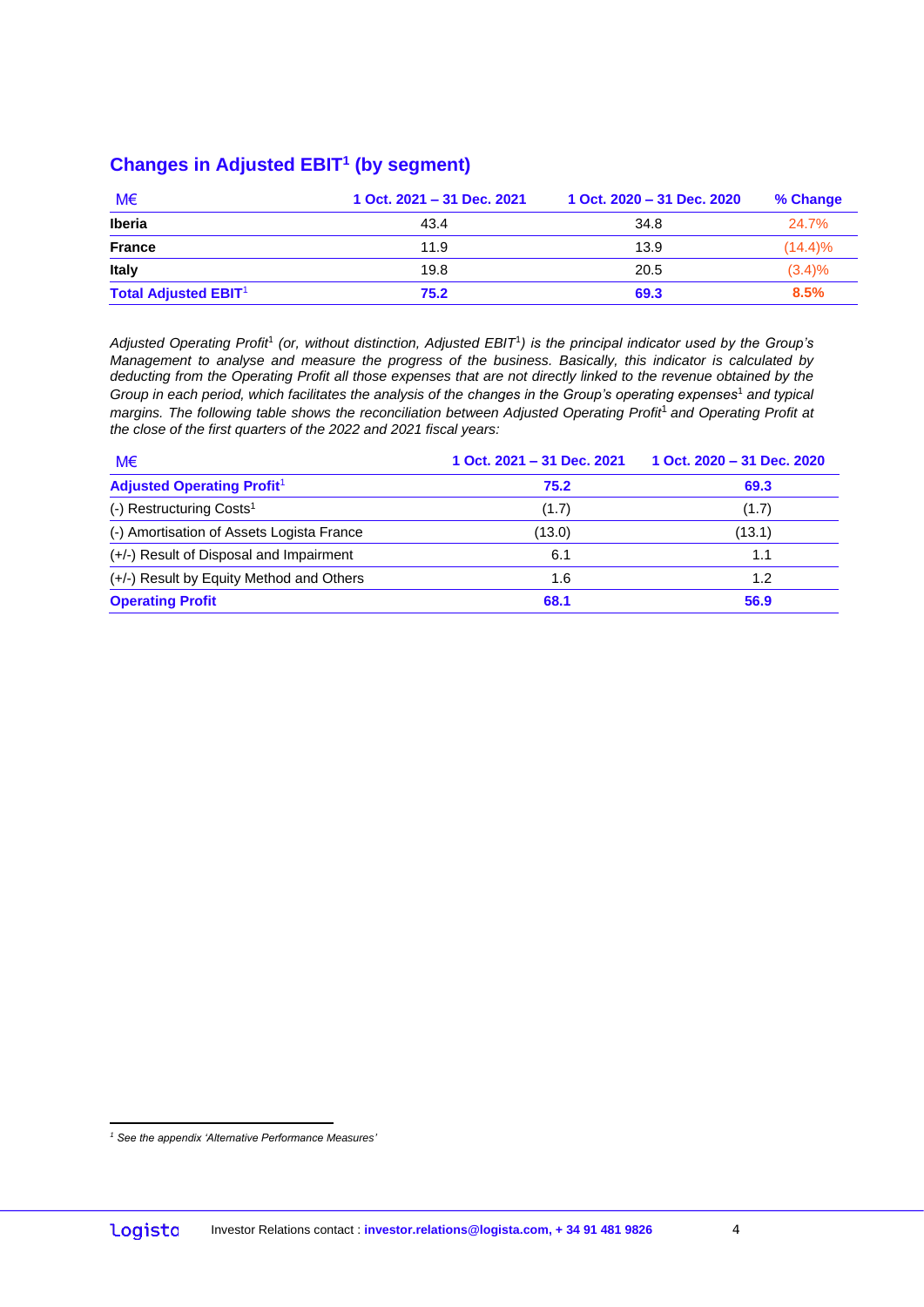# **Changes by segment**

### **A. Iberia: Spain, Portugal and Poland**

Iberia's **Revenues** amounted to 890 million euros, 11.0% more than those of the preceding fiscal year. **Economic Sales**<sup>1</sup> amounted to 172 million euros, 6.6% more than the 161.4 million euros recorded in the first quarter of the 2021 fiscal year.

Revenues in **Tobacco and Related Products** increased by 11.7% as a result of the increases in the prices and distributed volumes of tobacco.

In the first quarter of the fiscal year the volumes of cigarettes plus RYO and others (including the units of heated tobacco) distributed in Iberia increased by 3.5% compared with the same period in the 2021 fiscal year. The volumes were bigger in both Spain and Portugal.

In the first quarter of the year, some tobacco manufacturers increased the retail prices of certain references by 0.15 euros per packet, so positive results of about 7 million euros were obtained, due to the variation in the value of the inventories, whereas in the preceding fiscal year there were no comparable material impacts. There were no changes in the excise duty on tobacco in this period, in either of the two fiscal years.

Activity in Poland was performed well at the beginning of the fiscal year.

Revenues from the distribution of convenience products increased by more than 15% in the first quarter of the fiscal year, and there were very good results from the new customers who were added last year, through whom we gained access to new channels. There was also a solid increase in distribution to Repsol service stations and to tobacconists.

Compared with the preceding fiscal year, Iberia's Economic Sales<sup>1</sup> of Tobacco and Related Products increased by 11.9%. This was due to higher volumes of distributed tobacco and to the invoicing of services of added value for tobacco manufacturers. There was also an increase in Economic Sales<sup>1</sup> resulting from the distribution of convenience products.

Revenues from the **Transport** business line increased by 5.2%, to 110.4 million euros.

Activity in Parcels (Nacex) declined slightly in the first three months of the fiscal year. Thanks to more deliveries and good rates in the B2B activity, the impact of the smaller number of B2C deliveries in ecommerce was mitigated (following the big increase experienced in the first quarter of the preceding fiscal year).

Of note was the development of the Nacex network of delivery and collection points – there are now more than 2,300 of them in Spain. The number of deliveries through this network is double that of last year, and this results in greater efficiency and sustainability of deliveries compared with other operators.

The gradual recovery of activity in industrial parcels (Logista Parcels) in recent months produced medium/high-digit increases in the first quarter of the current fiscal year. In that same period, there was also a clear recovery in the pharmaceutical and food sectors, especially in the latter, which for many months had been suffering the impact of the pandemic.

There was a double-digit increase in Revenues from Long-Distance Transport (Logista Freight), with positive performance in all the sectors which we serve. Economic Sales<sup>1</sup> showed signs of the inflationary pressures to which the sector was subjected and regressed in comparison with the first quarter of the

<u>.</u>

*<sup>1</sup> See the appendix 'Alternative Performance Measures'*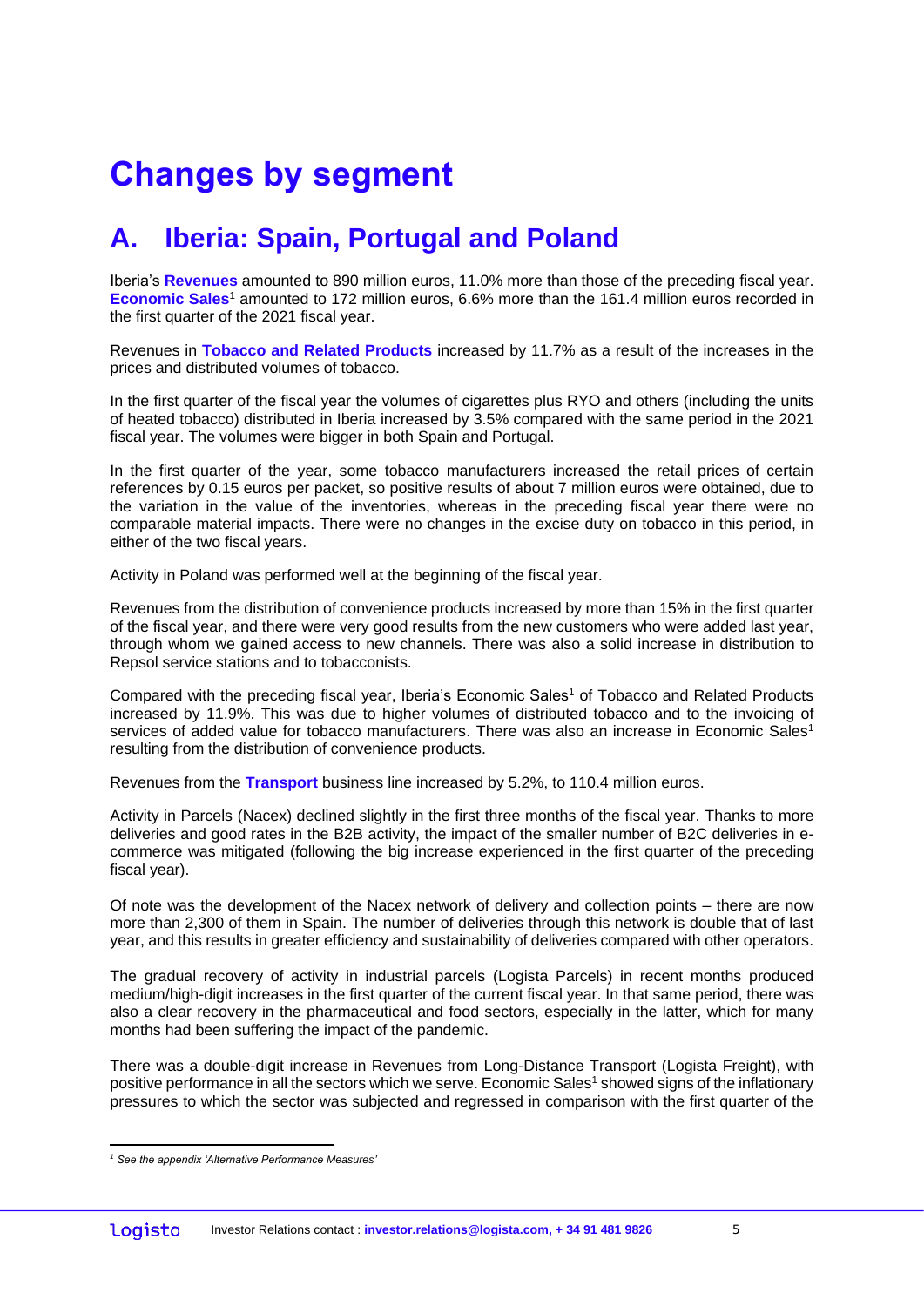2021 fiscal year. It is to be hoped that this trend will be reversed in the course of the year, as the customers' rates are revised.

Economic Sales<sup>1</sup> in Transport increased by 1.7%, to 78.3 million euros.

Revenues from **Pharmaceutical Distribution** increased by 15.2%, to 51.3 million euros, and Economic Sales<sup>1</sup> rose by 5.7%, to 21.9 million euros.

The constant addition of new customers and the increased activity with the current customers, with new services, have enabled us to stay on the path of double-digit growth in revenues, despite the fact that the general improvement in the situation connected with the pandemic has caused, in this first quarter, a considerable reduction in the managed volumes associated with healthcare equipment, especially in those of the critical drugs against COVID-19. New customers have been found, with activities centred on distribution to chemist's shops, including distribution of the COVID-19 self-testing equipment to chemist's shops and other health centres.

Two services for our customers were given special emphasis in this period:

- the distribution of medicines to patients' homes from the hospitals' pharmaceutical departments − an activity which became incorporated into the portfolio of services normally offered in the sector, and
- the distribution of veterinary medicines, resulting from the great new vibrancy in the pet sector and the legislative change which came into effect in January, and which involves stricter requirements for the distribution of medicines for animals. We increased and strengthened our services for their distribution to veterinary clinics and, especially, to chemist's shops, which are expecting an increase in their share of the market for animal medicines.

Revenues from the distribution of publications (**Other Businesses**) decreased slightly, as did their Economic Sales<sup>1</sup>, which decreased by 0.9%, to 4.2 million euros.

Total operating expenses<sup>1</sup> in Iberia increased by 1.4% in the period.

The **Adjusted Operating Profit**<sup>1</sup> was 43.4 million euros, representing an increase of 24.7% compared with the amount for the first quarter of the preceding fiscal year.

Restructuring costs<sup>1</sup> were not very significant in either of the two fiscal years (1.4 million euros in the current year and 0.6 million euros in the preceding year). However, capital gains from the sale of assets were higher than those obtained in the first quarter of the 2021 fiscal year (6.3 million euros and 1.2 million euros respectively). All of this resulted in a 36.3% increase in the **Operating Profit,** to 49.9 million euros, compared with the 36.6 million euros recorded in the same period of the preceding fiscal year

#### **B. France**

1

Economic Sales<sup>1</sup> in France decreased by 3.6%, to 54.2 million euros. The increases obtained through electronic transactions did not compensate for the adverse effect of the Economic Sales<sup>1</sup> in the distribution of tobacco and convenience products.

The reduction in the volumes of tobacco distributed compared with those in the first quarter of the preceding fiscal year, which was of 8.1% in cigarettes plus RYO and others (including the units of heated tobacco) was the main reason for the 8.2% decrease in **Revenues**, to 929 million euros, because during

*<sup>1</sup> See the appendix 'Alternative Performance Measures'*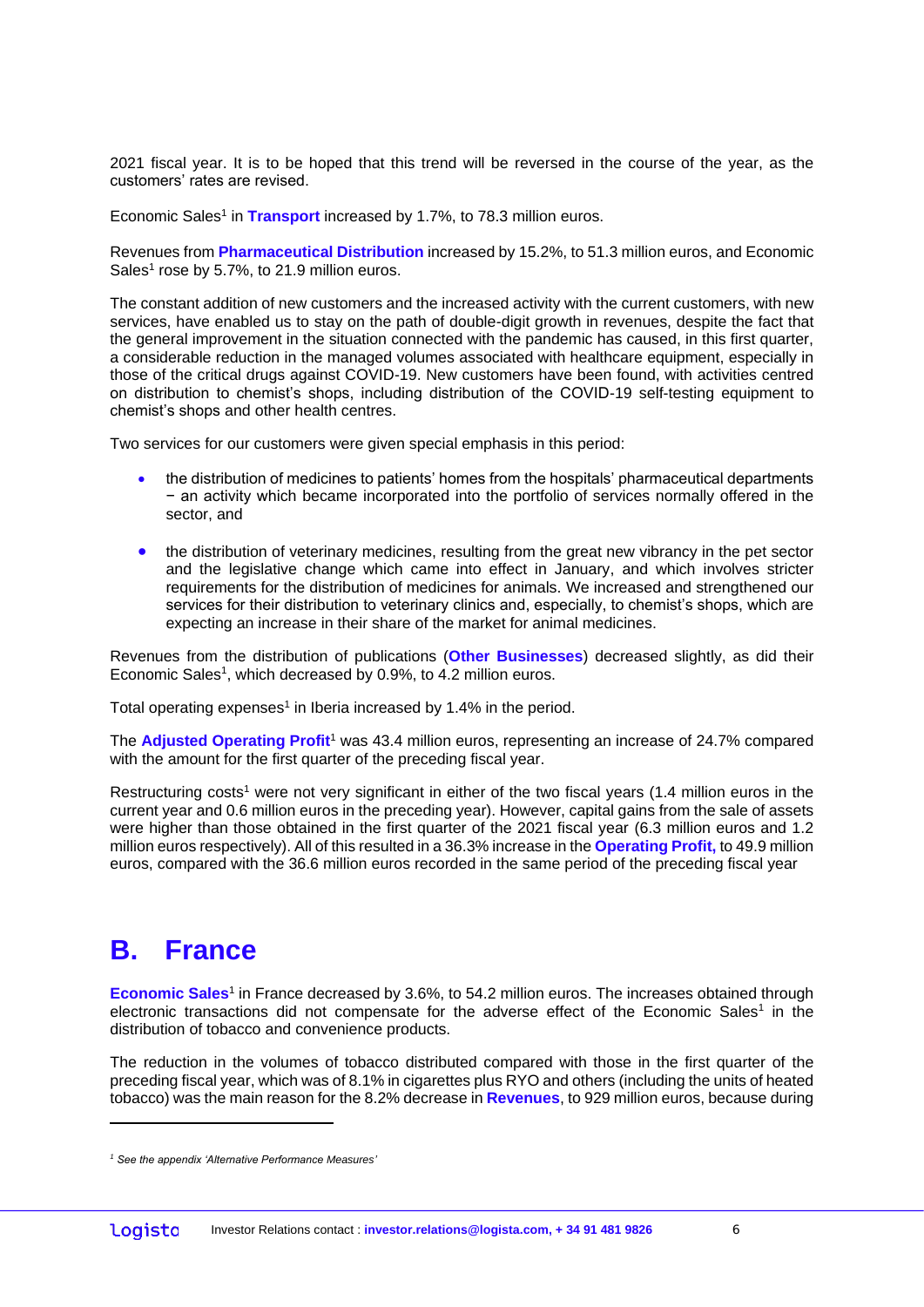the period there were no significant changes in tobacco prices, which contrasted with the increase recorded in the first quarter of the preceding fiscal year, which was due to the last of the French Government's tax increases, designed to result in a price of 10 euros for a packet of 20 cigarettes in the year 2020.

The changes in tobacco taxes and prices had an adverse impact on the value of the stocks amounting to about 2 million euros in the 2021 fiscal year, but have had no impact so far this year.

There was irregular performance in the distribution of convenience products, depending on their category. There was growth in food and drugstore products, which mitigated the decreases in the products more directly related to the consumption of RYO tobacco, especially in rolling papers.

Total operating costs<sup>1</sup> in France were reduced by 0.1%, and the **Adjusted Operating Profit<sup>1</sup>** fell by 14.4%, to 11.9 million euros, compared with the 13.9 million euros obtained in the first quarter of the preceding fiscal year.

Restructuring costs<sup>1</sup> were almost inexistent in the first few months of the 2022 and 2021 fiscal years, and the amortisation of assets generated from the acquisition of business in France produced the same figure in both periods: 13 million euros. The **Operating Profit** decreased to -1.3 million euros from the 0.7 million euros obtained in the same period of the preceding fiscal year.

### **C. Italy**

**Revenues** in Italy increased by 14.2%, to 959 million euros, thanks to higher revenues both from convenience products and from tobacco, in comparison with the same period of the 2021 fiscal year.

The distributed volumes of cigarettes plus RYO and others (including the units of heated tobacco) were 4.1% greater than those of the first quarter of the preceding fiscal year, due to the good performance of the new categories of products and to almost complete stability in the volumes of cigarettes (-0.6%).

During the current quarter there have been no changes in the excise duty on tobacco, and the retail prices of tobacco products have remained almost stable. However, there was a net impact of -6 million euros on the quarter's results as a consequence of the revision of taxes resulting from the application of the weighted average price in the year 2021, taking effect from 1<sup>st</sup> January, 2022. The variations in prices and taxes had a net effect of about -3 million euros on the results of the same period of the preceding fiscal year.

The increase in revenues derived from services to manufacturers, and from the distribution of convenience products, mitigated the slight decrease in the Economic Sales<sup>1</sup> from tobacco distribution, such that **Economic Sales**<sup>1</sup> in Italy regressed by 1.5%, to 74.1 million euros.

There is still a solid growth of new categories of tobacco products in Italy, resulting in positive development of the added-value services associated with this type of product.

The trend towards growth observed in the distribution of convenience products in previous periods was confirmed in the first quarter of the current fiscal year, and the Economic Sales<sup>1</sup> from the distribution of convenience products continued to increase at double-digit rates.

In spite of the persistence of the pandemic there was a good performance in sales, thanks to two key accelerators:

 on the one hand, the broadening of the commercial offer by the inclusion of new products/categories (for example, beverages, with the marketing of new leading brands),

and on the other hand,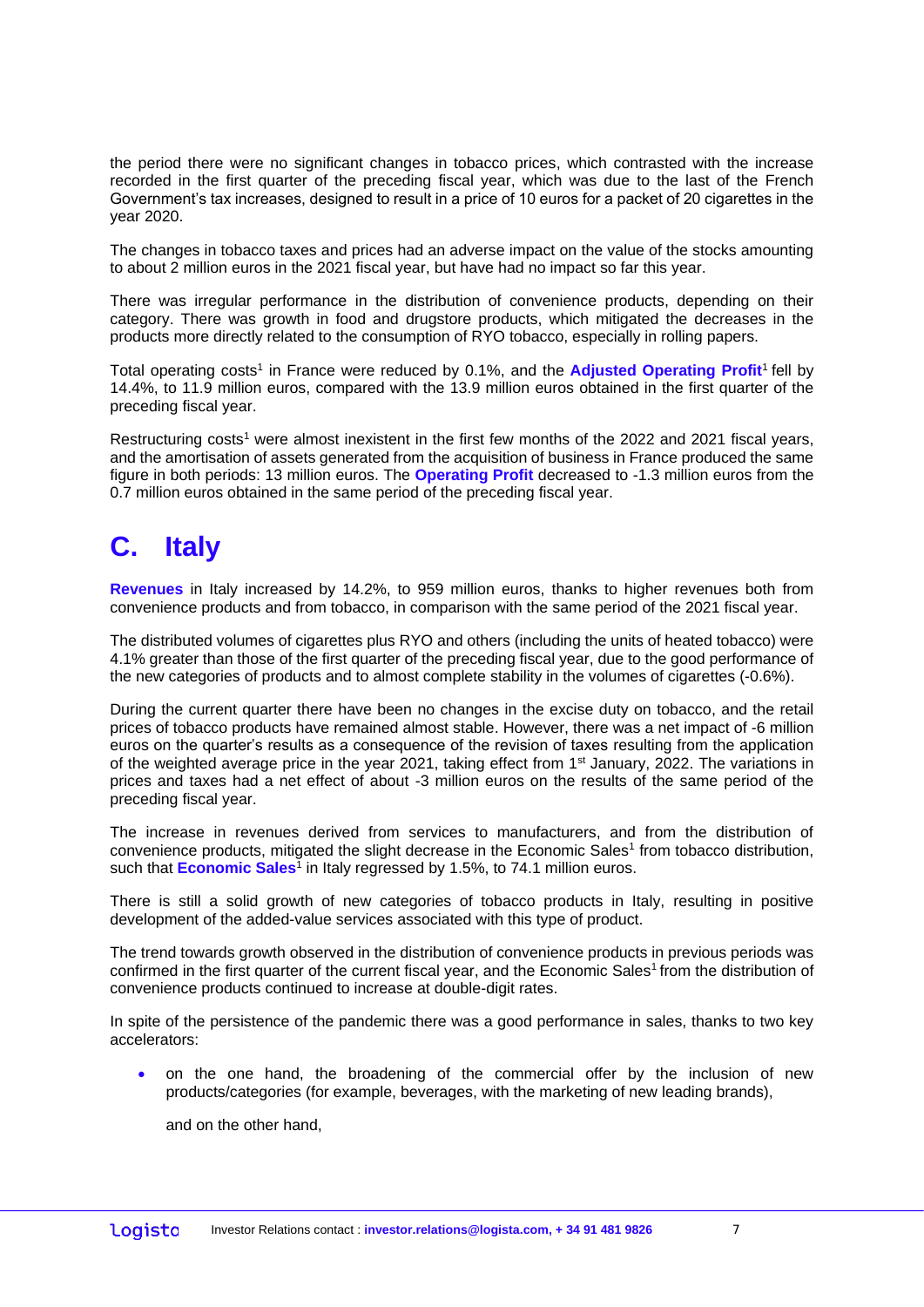the stimulation of the sales force, which led to the achievement of the sales targets, the continuing expansion of the customer base and the attainment of new points of sale in the HORECA channel.

At the same time, the launching of new services intended for manufacturers, as a development of our traditional business model, enabled us to begin expanding our activity towards new proximity channels.

Total operating costs<sup>1</sup> in Italy fell by 0.8% compared with the same period of the preceding fiscal year, resulting in an **Adjusted Operating Profit<sup>1</sup>**of 19.8 million euros, 3.4% less than the 20.5 million euros obtained in the first quarter of the 2021 fiscal year.

In this fiscal year the restructuring costs<sup>1</sup> associated with the gradually improving efficiency in operations have been slightly lower than those in the preceding fiscal year, and not very significant in either of the two fiscal years (0.3 million euros, and 0.9 million euros in 2021).

The **Operating Profit** in this first quarter was 19.6 million euros, unchanged from that in the same period of the preceding fiscal year.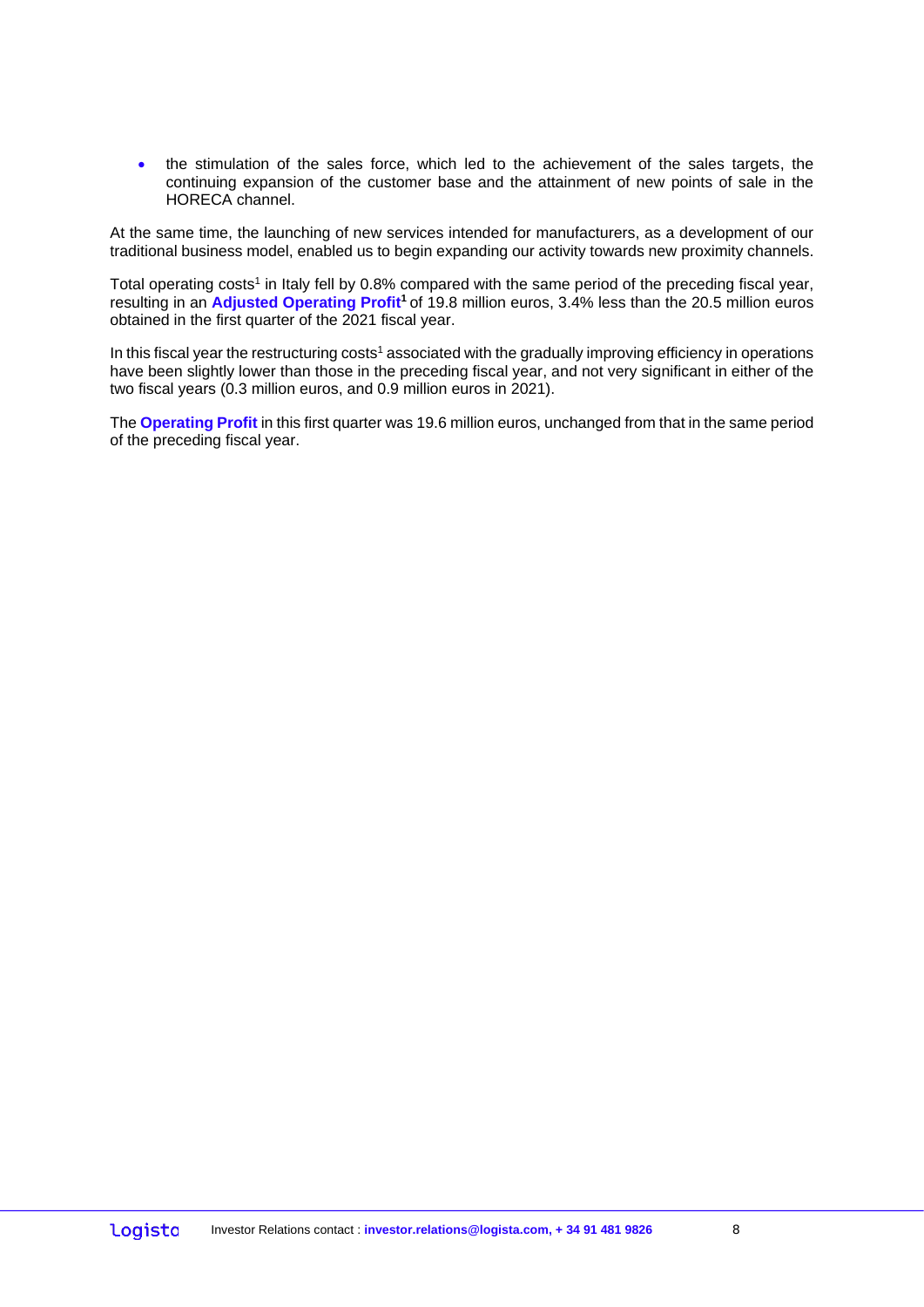# **Financial Overview**

### **A. Overview of Financial Results**

The Group has a reciprocal credit facility agreement with its majority shareholder (Imperial Brands Plc.) under which it lends its daily cash excess, up to a maximum of 2,600 million euros, or receives the necessary cash to fulfil its payment obligations. The remuneration of the balances is set at the base rate of the European Central Bank, plus a differential of 75 basis points. The base rate of the European Central Bank remained at 0.0% in the first quarter of both fiscal years (2021 and 2022).

The average cash position during the first quarter of the current fiscal year was 2,253 million euros, compared with 2,563 million euros in the same period of the preceding fiscal year.

The financial results of the first three months of the fiscal year (3.9 million euros), were far worse than those of the first quarter of the 2021 fiscal year (7.9 million euros) because in the latter period they included, in addition to the remuneration resulting from the better cash position, receipt of the interest generated on the excessive advance payments of corporation tax in Spain in fiscal years 2017 and 2018, in accordance with a ruling of the Constitutional Court (3.6 million euros).

#### **B. Changes in Net Profit**

The restructuring costs<sup>1</sup> recorded thus far in the current fiscal year have been at the same level as in the first quarter of the preceding fiscal year (1.7 million euros), and capital gains (6.1 million euros) have been higher than those in the preceding fiscal year (1.1 million euros), which compensated for the worse financial results. This, combined with good progress in the businesses, resulted in an increase of 11.3% in the Profit Before Taxes, to 72.1 million euros.

The effective rate of tax (26.8%) was very similar to that in the first quarter of the 2021 fiscal year (26.9%).

The Profit from Continuing Operations increased to 52.7 million euros, which was 11.4% more than the 47.3 million euros obtained in the same period of the preceding fiscal year.

At the close of the past fiscal year, the Company decided to classify Supergroup (the Group subsidiary engaged in the distribution of convenience products to points of sale in tobacconist's shops in France) as an "asset available for sale", so from now on, both its results during the fiscal year and the estimated cost of its restructuring (included in the 2021 fiscal year) will appear under Results of Discontinued Operations. To ensure that the 2022 and 2021 fiscal years can be correctly compared, the Results of both have been re-expressed in accordance with this classification, the Results of Discontinued Operations being -1.1 million euros in the first quarter of the 2022 fiscal year, and -1.8 million euros in the same period of the 2021 fiscal year.

On 2<sup>nd</sup> February 2022 the company has been sold to Benoît & Co., a French family firm, once the consultations with the unions and all other customary processes in this kind of deals were completed. The impact of this transaction, in addition to the one already registered in the first quarter Results of Discontinued Operations, has amounted to -10 million euros and will be reflected in the second quarter results.

The Net Profit for the period, including continuing and discontinued operations, amounted to 51.7 million euros, an increase of 14.1% compared with the same period of the preceding fiscal year.

The basic Earnings Per Share in the period were 0.39 euros, compared with 0.34 euros in the first quarter of the 2021 fiscal year, and there were no changes in the number of shares representing the

<sup>1</sup> *<sup>1</sup> See the appendix 'Alternative Performance Measures'*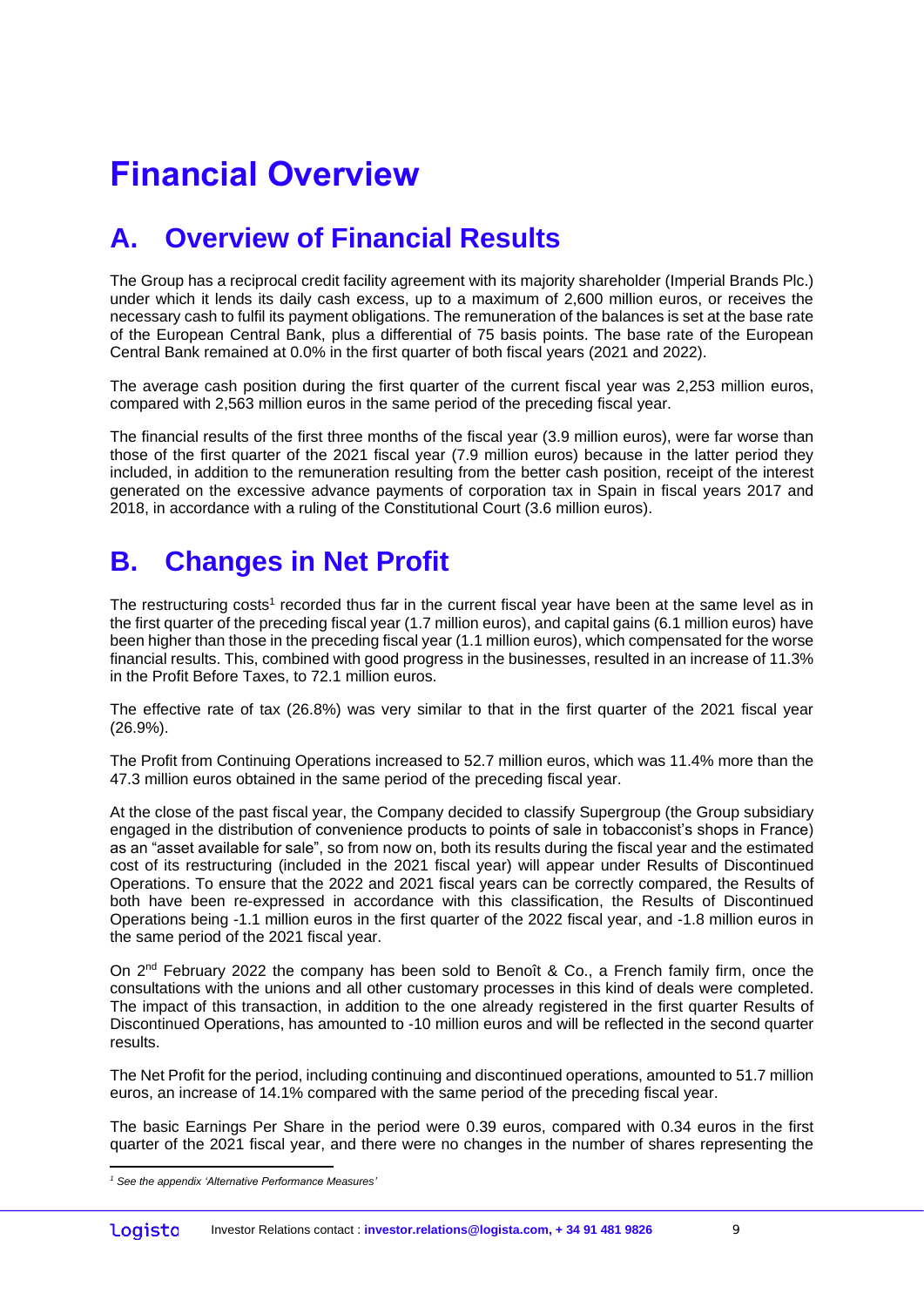share capital. As at 31<sup>st</sup> December, 2021, the Company possessed 874,881 shares of its own (0.7% of the share capital). Most of them are to cover undertakings to award shares in the future, under the directors' long-term remuneration schemes. The remaining shares are for the operation of the liquidity agreement signed with Banco Santander S.A. on 20<sup>th</sup> January, 2021.

## **C. Cash flow**

The seasonality of the Group's business results in negative cash generation during the first and second quarters of the fiscal year. Cash generation recovers during the second half-year, and normally reaches its peak towards the end of the fiscal year.

The Earnings Before Interest, Taxes, Depreciation and Amortisation (EBITDA), which in the first quarter of the current fiscal year increased by 8.8% compared with the same period of the preceding fiscal year, due to the positive performance of the activity, and the smaller cash outflows for investments in the period, comfortably covered the smaller contribution of the financial results and the larger amount of normalised taxes. As a result of all this, the cash position was 11.9% higher than that achieved in the same period of the preceding fiscal year.

The variation in working capital at the close of the first quarter had a positive impact on the generation of cash in the period, which contrasted with the adverse impact recorded at the close of the first quarter of the 2021 fiscal year, because in that fiscal year one could notice the effect of the ending of the temporary modification, in certain countries, to the conditions for the payment of excise duties.

The generation of free cash flow at 31<sup>st</sup> December, 2021, was positive, having reached 195.2 million euros.

### **D. Dividend Policy**

The General Shareholders' Meeting of  $3<sup>rd</sup>$  February, 2021, approved the distribution of a final dividend for the 2021 fiscal year of 110 million euros (0.83 euros per share), which will be paid on 24<sup>th</sup> February, 2022. Consequently, when this payment is added to the interim payment for the 2021 fiscal year, which was of 54 million euros (0.41 euros per share) and was made on 27<sup>th</sup> August, 2021, the total dividend for the 2021 fiscal year was 164 million euros (1.24 euros per share), which represented an increase of 5.1% compared with the amount distributed in the preceding fiscal year, and 95% of the Net Profit in the fiscal year.

### **E. Outlook**

The current market circumstances and the performance of the activity in these first three months of the fiscal year lead us to expect that at the close of the 2022 fiscal year the Adjusted Operating Profit<sup>1</sup> will show mid-single-digit organic growth compared with that obtained in the 2021 fiscal year.

Aligned with Logista's strategic plan, the essential purpose of which is to generate growth and diversification of the current business base, the Group is continuing to pursue opportunities to acquire small/medium-sized companies which are complementary and synergetic. Maintaining the dividend policy will remain a priority for Logista.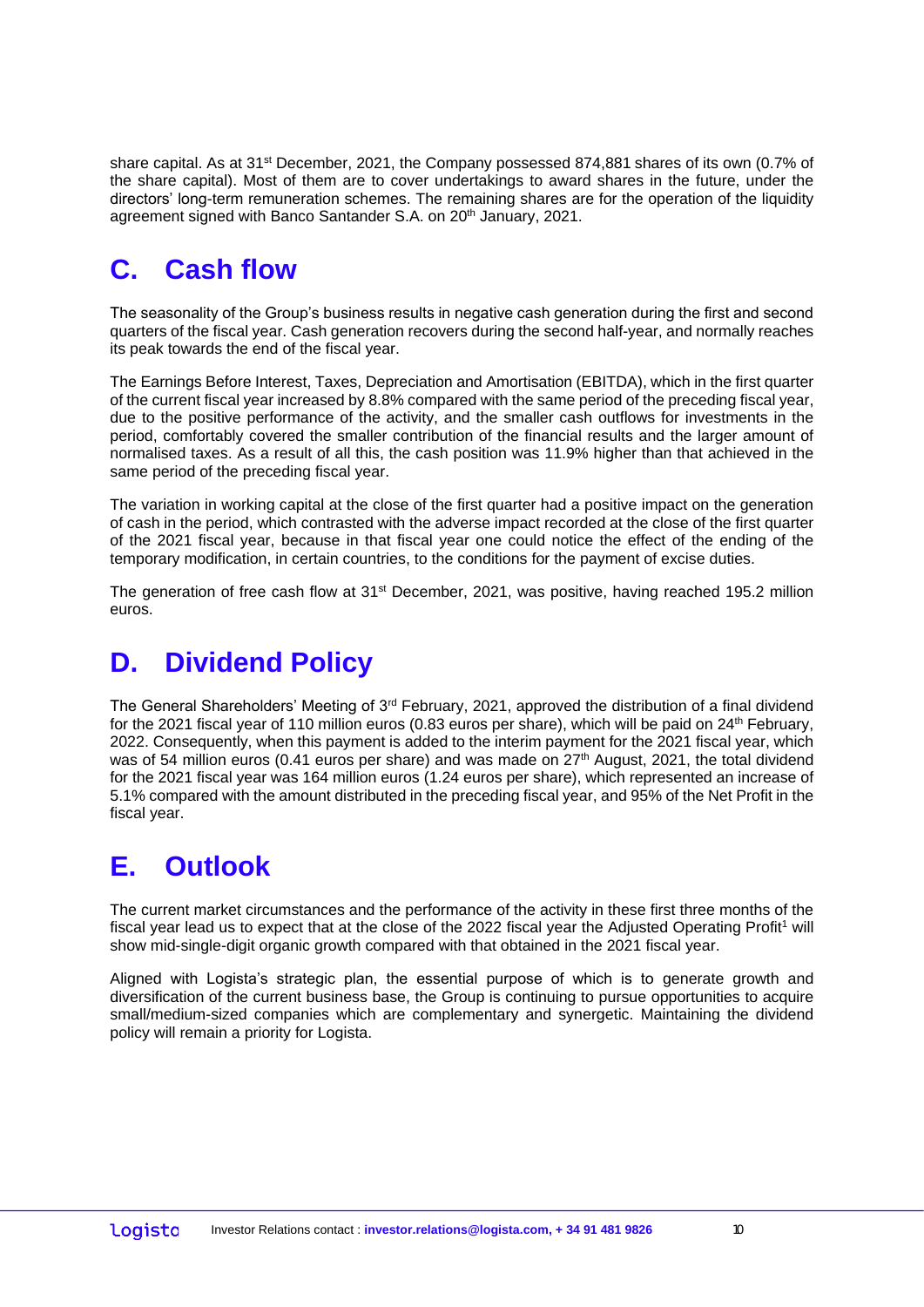# **Appendix**

## **Profit & Loss Account**

| M€                                                      | 1 Oct. 2021 -<br>31 Dec. 2021 | 1 Oct. 2020 -<br>31 Dec. 2020 | $\frac{9}{6}$<br><b>Change</b> |
|---------------------------------------------------------|-------------------------------|-------------------------------|--------------------------------|
| <b>Revenues</b>                                         | 2,766.6                       | 2,643.7                       | 4.7%                           |
| Economic Sales $1$                                      | 299,3                         | 291.7                         | 2.6%                           |
| (-) Distribution Operating Costs <sup>1</sup>           | (189.7)                       | (189.1)                       | (0.3)%                         |
| (-) Sales and Marketing Operating Expenses <sup>1</sup> | (12.9)                        | (12.2)                        | (5.9)%                         |
| (-) Research and G&A Operating Expenses <sup>1</sup>    | (21.5)                        | (21.1)                        | (1.8)%                         |
| Total Operating Costs <sup>1</sup>                      | (224.1)                       | (222.4)                       | (0.8)%                         |
| <b>Adjusted EBIT<sup>1</sup></b>                        | 75.2                          | 69.3                          | 8.5%                           |
| Margin <sup>1</sup> %                                   | 25.1%                         | 23.8%                         | 130 p.b.                       |
| (-) Restructuring Cost <sup>1</sup>                     | (1.7)                         | (1.7)                         | 1.0%                           |
| (-) Amort. of Assets Logista France                     | (13.0)                        | (13.1)                        | 0.0%                           |
| (+/-) Disposals and Impairments                         | 6.1                           | 1.1                           | $(443.3)\%$                    |
| (+/-) Share of Results of Companies and Others          | 1.6                           | 1.2                           | 32.2%                          |
| <b>Operating Profit</b>                                 | 68.1                          | 56.9                          | 19.9%                          |
| (+) Financial Income                                    | 4.5                           | 8.8                           | $(49.3)\%$                     |
| (-) Financial Expenses                                  | (0.6)                         | (0.9)                         | 38.6%                          |
| <b>Profit before Taxes</b>                              | 72.1                          | 64.8                          | 11.3%                          |
| (-) Corporation Tax                                     | (19.3)                        | (17.4)                        | (10.8)%                        |
| <b>Effective Tax Rate</b>                               | 26.8%                         | 26.9%                         | 110 b.p.                       |
| (+/-) Result of Discontinued Operations                 | (1.1)                         | (1.8)                         | (41.8)%                        |
| (+/-) Other Income / (Expenditure)                      | 0.0                           | 0.0                           | n.r.                           |
| <b>Minority Interests</b><br>$(-)$                      | (0.0)                         | (0.2)                         | 97.2%                          |
| <b>Net Profit</b>                                       | 51.7                          | 45.3                          | 14.1%                          |

<u>.</u>

*<sup>1</sup> See the appendix 'Alternative Performance Measures'*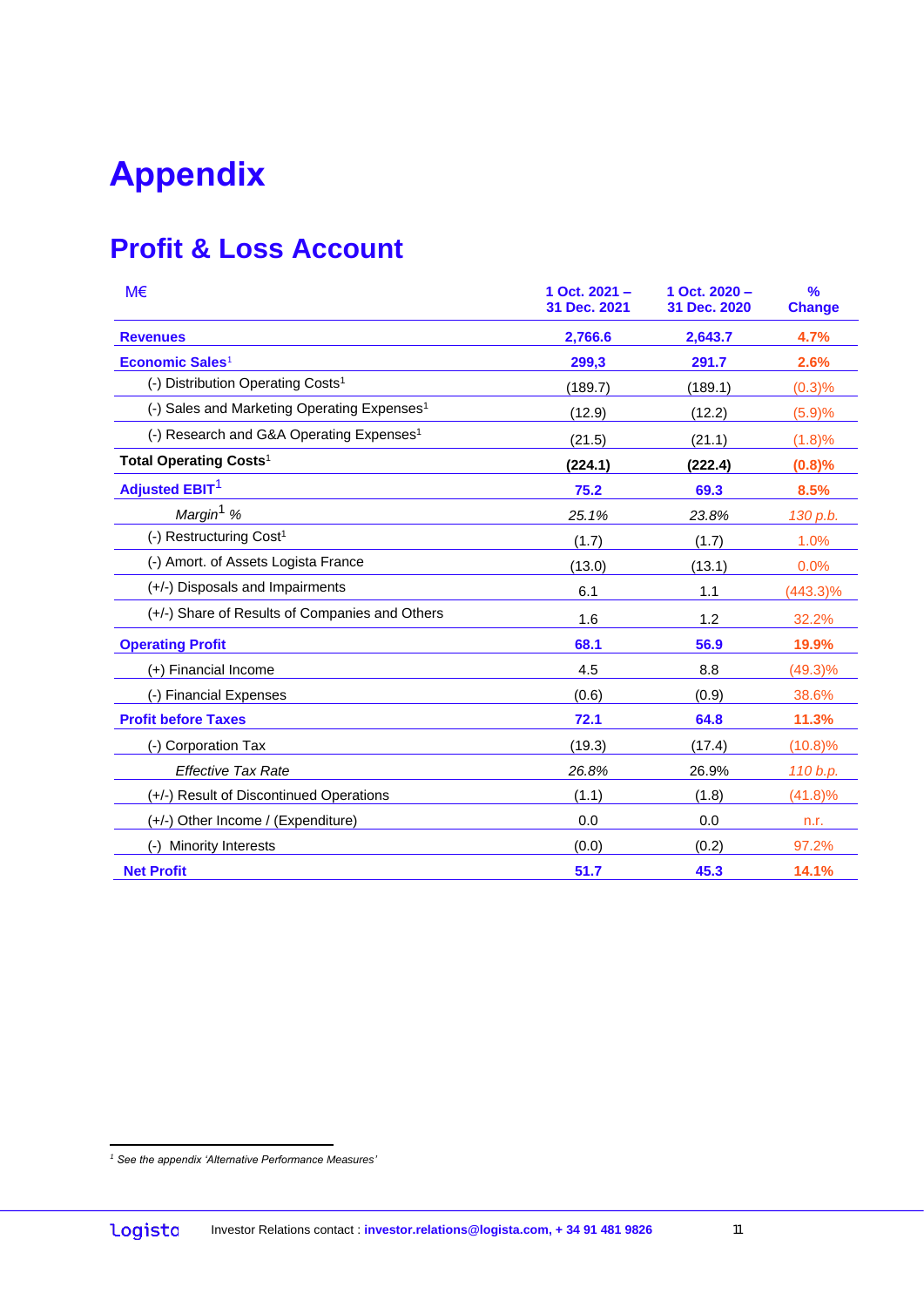## **Cash Flow Statement**

| M€                              | 1 Oct. $2021 -$<br>31 Dec. 2021 | 1 Oct. $2020 -$<br>31 Dec. 2020 | <b>Change</b> |
|---------------------------------|---------------------------------|---------------------------------|---------------|
| <b>EBITDA</b>                   | 93.9                            | 86.3                            | 7.6           |
| Restructuring & Other Payments  | (4.5)                           | (4.9)                           | 0.4           |
| <b>Financial Result</b>         | 4.4                             | 8.4                             | (4.1)         |
| Normalised Taxes                | (22.1)                          | (20.4)                          | (1.7)         |
| Net Investments                 | 4.4                             | (1.5)                           | 5.9           |
| <b>Normalised Cash Flow</b>     | 76.0                            | 67.9                            | 8.1           |
| Variation in Working Capital    | 79.2                            | (1,226.2)                       | 1,305.4       |
| Effect of cut-off date on taxes | 40.0                            | 32.7                            | 7.3           |
| <b>Free Cash Flow</b>           | 195.2                           | (1, 125.6)                      | 1,320.8       |

## **Balance Sheet**

| M€                                              | 31 December 2021 | 30 September 2021 |
|-------------------------------------------------|------------------|-------------------|
| Tangible Assets and other Fixed Assets          | 314.6            | 320.6             |
| Net Long-Term Financial Assets                  | 21.6             | 19.8              |
| Net Goodwill                                    | 920.8            | 920.8             |
| Other Intangible Assets                         | 340.3            | 354.0             |
| Deferred Tax Assets                             | 12.6             | 14.5              |
| Net Inventory                                   | 1,252.8          | 1,467.1           |
| Net Receivables and Others                      | 1,804.4          | 2,150.7           |
| Cash & Cash Equivalents                         | 2,462.1          | 2,298.7           |
| Assets available for sale                       | 32.3             | 41.6              |
| <b>Total Assets</b>                             | 7,161.6          | 7,587.8           |
| <b>Equity</b>                                   | 573.0            | 523.6             |
| Minority interests                              | 0.8              | 0.8               |
| <b>Non-Current Liabilities</b>                  | 129.2            | 137.1             |
| <b>Deferred Tax Liabilities</b>                 | 236.4            | 239.3             |
| Short-Term Financial Debt                       | 49.9             | 72.4              |
| <b>Short-Term Provisions</b>                    | 7.6              | 7.3               |
| Trade Debtors and Other Accounts Payable        | 6,123.7          | 6,566.0           |
| Liabilities linked to assets available for sale | 41.1             | 41.3              |
| <b>Total Liabilities</b>                        | 7,161.6          | 7,587.8           |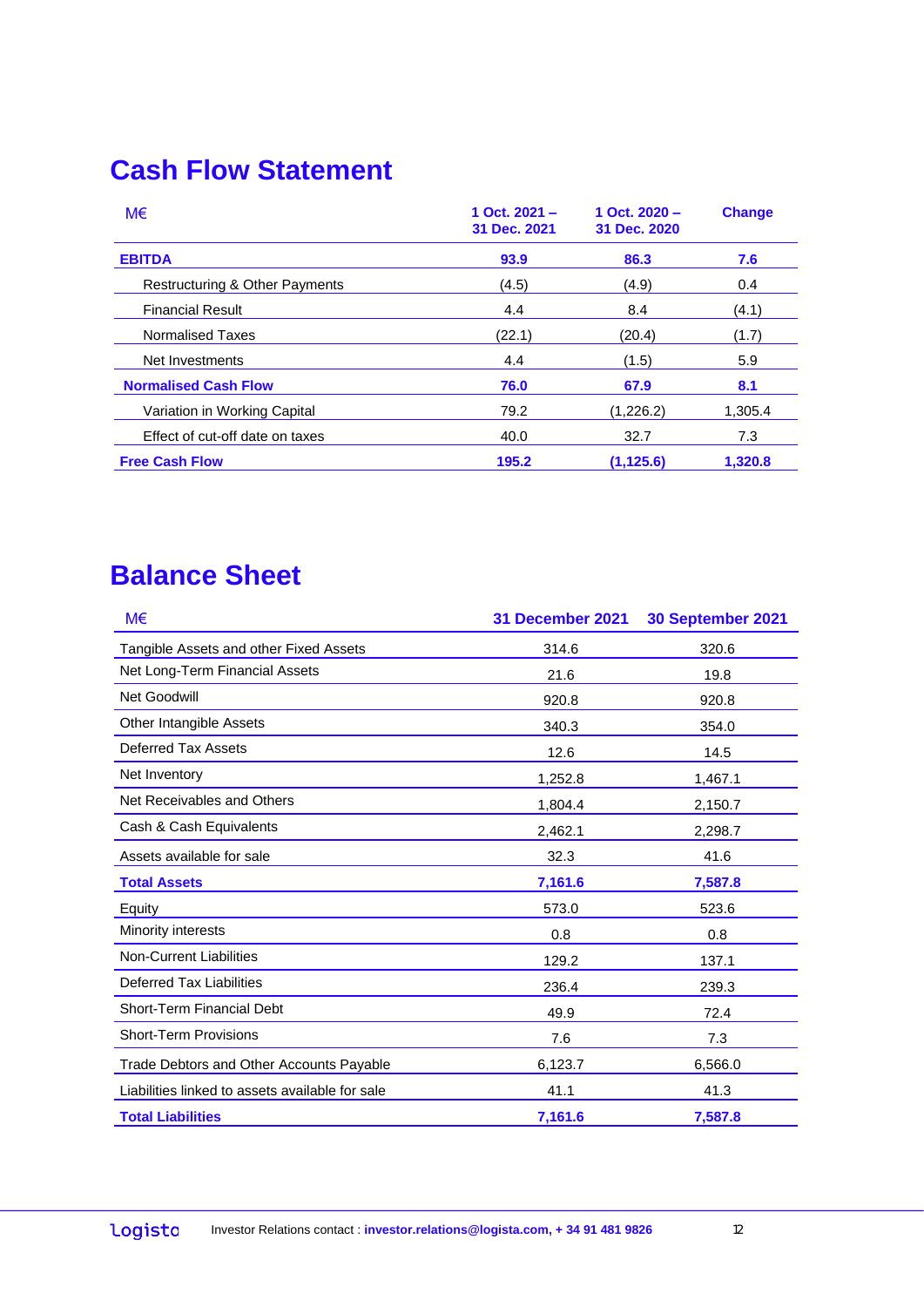### **Alternative Performance Measures**

 **Economic Sales**: equivalent to Gross Profit, and used without distinction by the Group's Management to refer to the figure resulting from subtracting Procurements from the Revenue figure.

The Group's Management considers that this figure is a meaningful measure of the fee revenue which we generate from performing our distribution services, and provides investors with a useful view of the Group's financial performance.

| M€                  | 1 Oct. 2021 - 31 Dec. 2021 | 1 Oct. 2020 - 31 Dec. 2020 |
|---------------------|----------------------------|----------------------------|
| Revenue             | 2.766.6                    | 2.643.7                    |
| Procurements        | (2,467.3)                  | (2,352.0)                  |
| <b>Gross Profit</b> | 299.3                      | 291.7                      |

 **Adjusted Operating Profit (Adjusted EBIT)**: This indicator is calculated, basically, by deducting from the Operating Profit those costs that are not directly related to the revenue obtained by the Group in each period, thus facilitating the analysis of the Group's operating costs and margins.

The Adjusted Operating Profit (Adjusted EBIT) is the main indicator used by the Group's Management to analyse and measure the progress of the business.

| M€                                            | 1 Oct. $2021 -$<br>31 Dec. 2021 | 1 Oct. $2020 -$<br>31 Dec. 2020 |
|-----------------------------------------------|---------------------------------|---------------------------------|
| <b>Adjusted Operating Profit</b>              | 75.2                            | 69.3                            |
| (-) Restructuring Costs                       | (1.7)                           | (1.7)                           |
| (-) Amortisation of Assets Logista France     | (13.0)                          | (13.1)                          |
| (+/-) Disposals and Impairments               | 6.1                             | 1.1                             |
| (+/-)Share of Results of Companies and Others | 1.6                             | 1.2                             |
| <b>Operating Profit</b>                       | 68.1                            | 56.9                            |

 **Adjusted Operating Profit Margin over Economic Sales**: calculated as Adjusted Operating Profit divided by Economic Sales (or, indistinctly, Gross Profit).

This ratio is the main indicator used by the Group's Management to analyse and measure the profitability obtained by the Group's typical activity in a given period.

| M€                                | 1 Oct. $2021 -$<br>31 Dec. 2021 | 1 Oct. $2020 -$<br>31 Dec. 2020 | % Change    |
|-----------------------------------|---------------------------------|---------------------------------|-------------|
| Economic Sales                    | 299.3                           | 291.7                           | 2.6%        |
| <b>Adjusted Operating Profit</b>  | 75.2                            | 69.3                            | 8.5%        |
| <b>Margin over Economic Sales</b> | 25.1%                           | 23.8%                           | $+130 b.p.$ |

 **Operating expenses**: these include the costs of logistics networks, commercial expenses, research expenses and head office expenses that are directly related to the revenues obtained by the Group in each period. It is the main figure used by the Group's Management to analyse and measure the performance of the costs structure. It does not include restructuring costs or amortisation of the assets derived from the acquisition of Logista France, because they are not directly related to the revenues obtained by the Group in each period.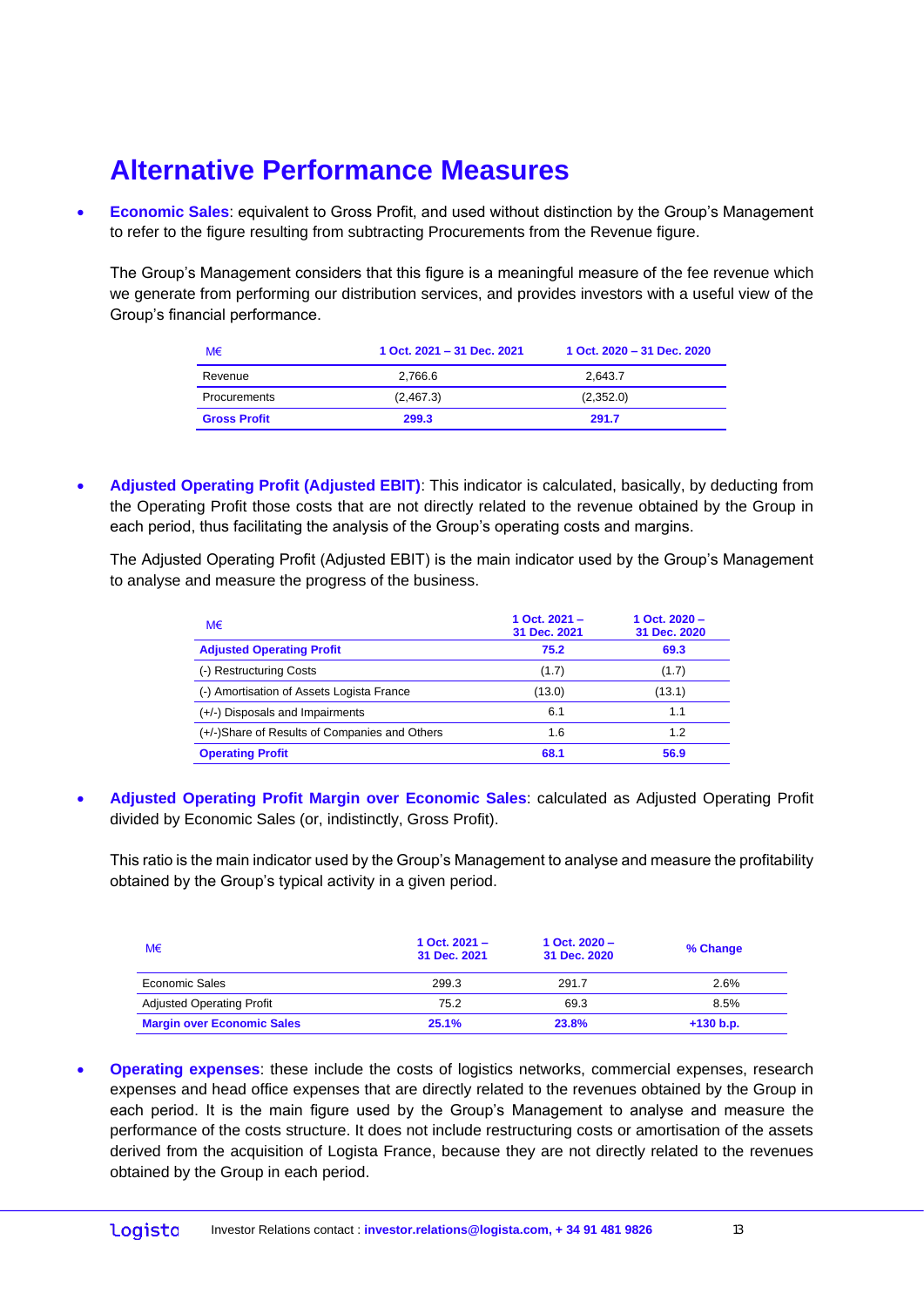**Non-recurring expenses**: This term refers to those expenses which, although they might occur in more than one period, do not have continuity in time (unlike operating expenses) and only affect the accounts at a specific moment.

This figure helps the Group's Management to analyse and measure the performance of the Group's activity in each period.

 **Recurring operating expenses**: this term refers to those expenses which occur continuously and which allow the Group's activity to be sustained. They are calculated from the total operating costs minus the non-recurring costs defined in the previous point.

This figure helps the Group's Management to analyse and measure efficiency in the activities carried out by the Group.

- **Restructuring costs**: are the costs incurred by the Group to increase the operating, administrative and commercial efficiency in our organisation, including the costs related to re-organisation, dismissals and closures or transfers of warehouses or other installations.
- **Non-recurring results:** this term refers to the year's results that do not have continuity during the year and only affect the accounts at a specific moment. Their amount is included in the operating profit.